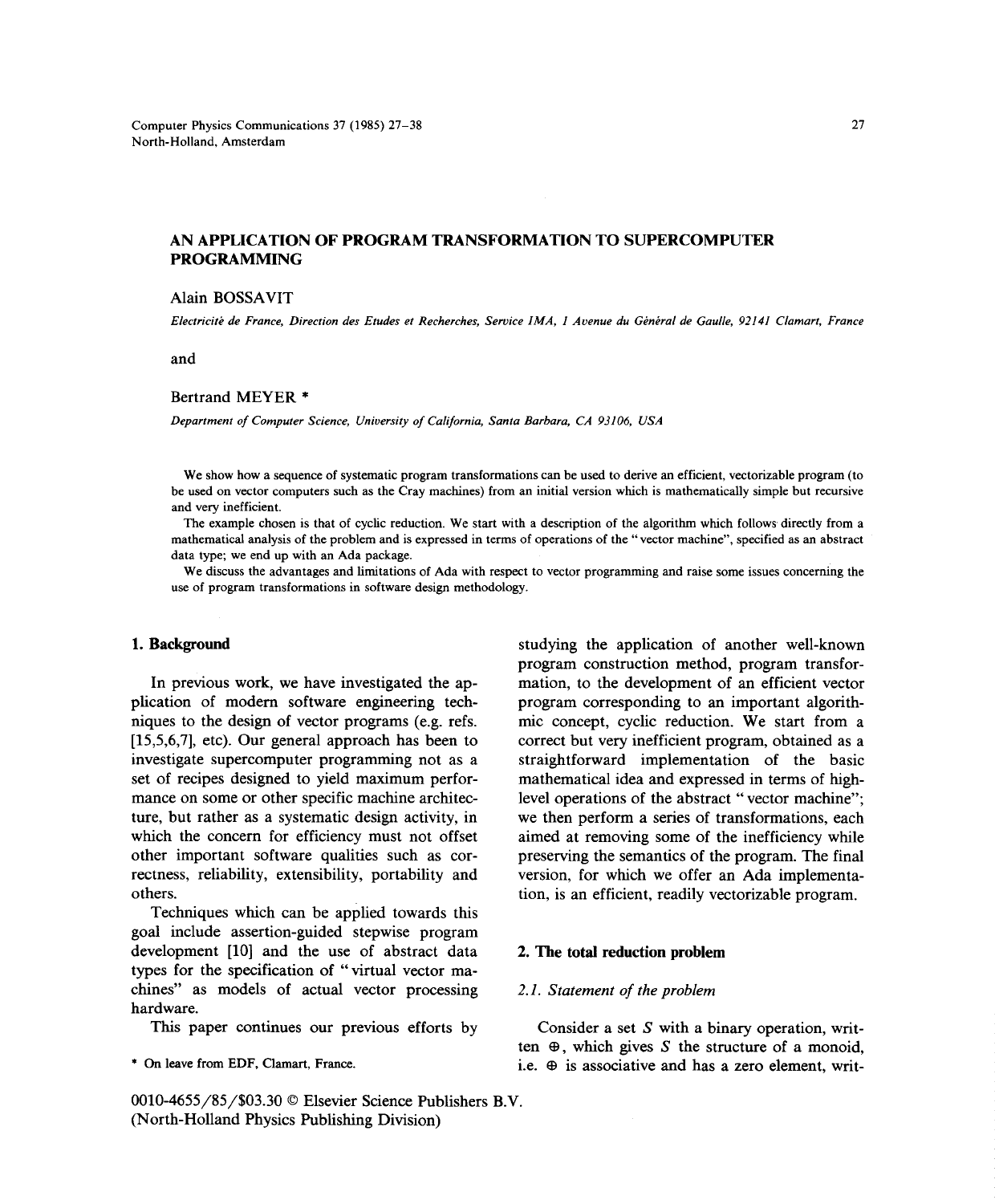ten  $\theta$ . Note that  $\theta$  is *not* required to be commuta- into the same model; a straightforward generalizative. Elements of *S* will be called scalars \*. tion is

We define  $V = VECTOR[S]$ , the set of finite sequences of elements of *S*. An element *v* of *V*,  $\chi$ called a vector, is of the form  $v = (n_1, n_2, \ldots, n_k)$  which can be put into the form of (1) by again

$$
v = \langle v_1, v_2, ..., v_n \rangle,
$$

where  $v_i \in S$  for  $i = 1, 2, ..., n$ . The number of writing the equation as elements of a vector  $v$  is written  $|v|$ .

We define the shift operation

 $T:V\to V$  where

$$
\tau(\langle v_1, v_2, ..., v_n \rangle) = \langle 0, v_1, v_2, ..., v_n \rangle.
$$
  $|v_i| |c_i | d_i | v_{i-1}$ 

 $a \in V$ , to find another vector  $x \in V$  such that

$$
x = a \oplus \tau x \tag{1}
$$

which can also be written, in scalar terms:

$$
x_1 = a_1, \quad x_i = a_i \oplus x_{i-1},
$$

or equivalently:

$$
x_i = a_i \oplus a_{i-1} \oplus a_{i-2} \oplus \dots \oplus a_1
$$
  
for  $i = 1, 2, ..., |a|$ .

### *2.2. Applications*

The total reduction problem, as defined by (1) above, has several application's. The most obvious which is a problem of the above form if we take ones are the sum of the elements of *a*, obtained by  $x_i = a_i^2$ . taking ordinary addition for  $\oplus$ , and linear recurrences, which may be written as

$$
\begin{vmatrix} x_i \\ 1 \end{vmatrix} = \begin{vmatrix} a_i & b_i \\ 0 & 1 \end{vmatrix} \oplus \begin{vmatrix} x_{i-1} \\ 1 \end{vmatrix}
$$

which is an instance of the total reduction problem<br>obtained by taking for  $\oplus$  the product of  $2 \times 2$ obtained by taking for  $\oplus$  the product of  $2 \times 2$  Eq. (1) does not seem to lend itself naturally to efficient solution on vector processors such as the

$$
x_i = \frac{a_i * x_{i-1} + b_i}{c_i * x_{i-1} + d_i}
$$

 $v = \langle v_1, v_2, ..., v_n \rangle$ ,<br>
which can be put into the form of (1) by again taking for  $\oplus$  the product of  $2 \times 2$  matrices and

$$
x_i = u_i/v_i,
$$

such that  
\n
$$
\begin{vmatrix} u_i \\ v_i \end{vmatrix} = \begin{vmatrix} a_i & b_i \\ c_i & d_i \end{vmatrix} \oplus \begin{vmatrix} u_{i-1} \\ v_{i-1} \end{vmatrix}.
$$

The total reduction problem is, given a vector  $A$  useful particular case where this is applicable<br>EV to find another vector  $x \in V$  such that is **Cholesky factorization**: consider a symmetric matrix with diagonal

$$
\langle d_1, d_2, ..., d_n \rangle
$$

and subdiagonal

$$
\left\langle s_{1},\,s_{2},\,...,\,s_{n-1}\right\rangle
$$

The recurrence to be solved for Cholesky factorization is

$$
b_{i-1}^2 + a_i^2 = d_i, \quad b_i * a_i = s_i,
$$

i.e. by eliminating  $b_i$ :

$$
a_i^2 = d_i - s_{i-1}^2 / a_{i-1}^2
$$

# 3. The vector machine

### <sup>1</sup> 0 <sup>1</sup> <sup>1</sup> *3.1. Vector operations*

Euroces.<br>But some classes of non-linear recurrences fall Cray-1 or Cray-XMP, which favor the execution But some classes of non-linear recurrences fall of "extension" operations [15,5]. Roughly speaking, extension operations are those which can be executed in parallel on all the elements of a vector \* This use of the word "scalar" does not quite conform to the elements of a vector standard mathematical usage, but is common in discussions (or more generally, in the case of the Cray mastandard mathematical usage, but is common in discussions (or more generally, in the case of the Cray maof vector programming. chines, on whole vector slices). A typical extension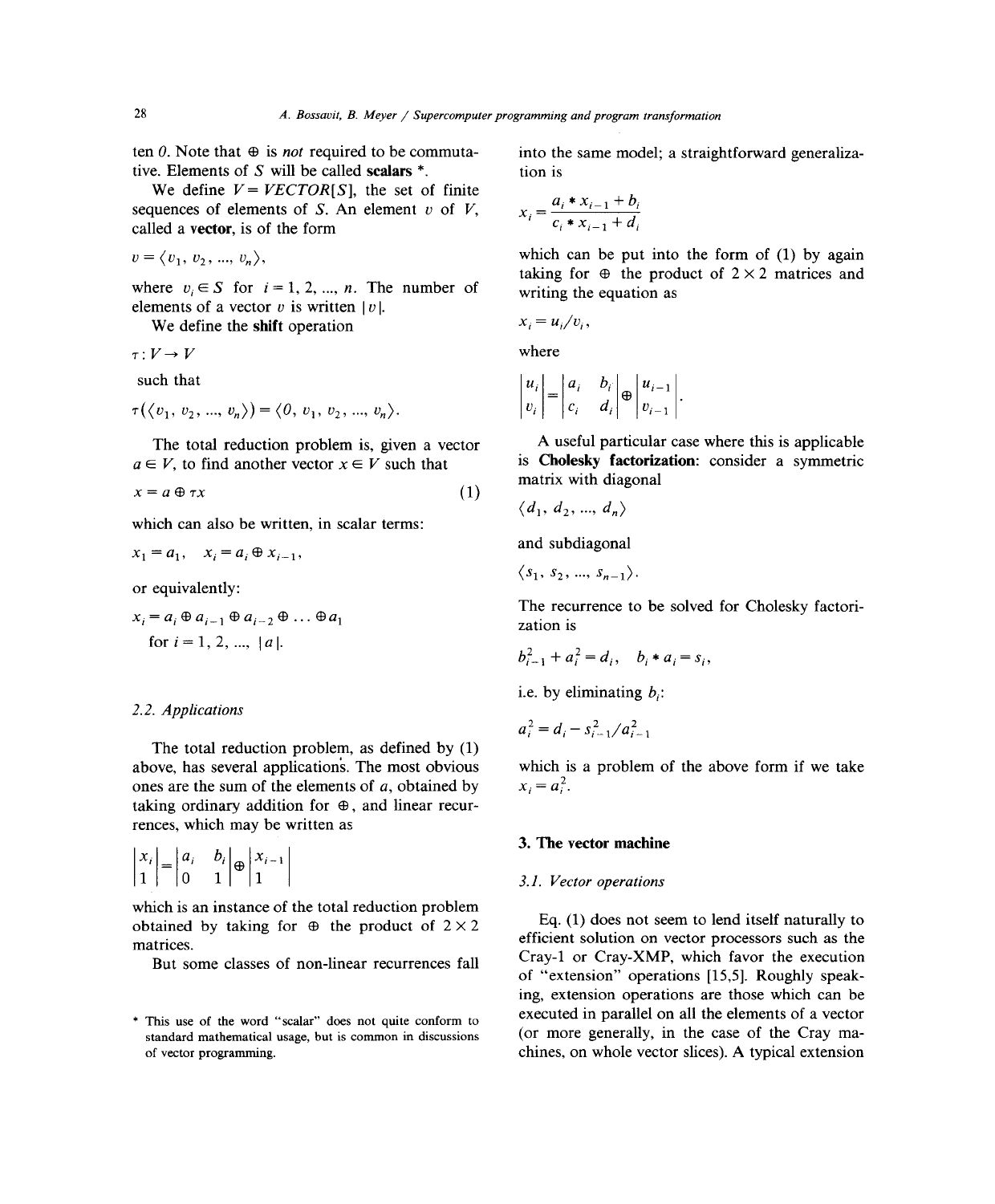

Fig. 1. Performance of vector addition in scalar and vector On a Cray-1, depending on the operation, *p* varies mode on the Cray-1 mode on the Cray-i.

vector hardware much more efficiently than by just applying repetitively their non-vector, or just applying repetitively their non-vector, or i.e. only "DO" loops are "vectorizable";<br>"scalar" counterparts. More precisely, a scalar op-<br>2. these loops may only contain "primitive" "scalar" counterparts. More precisely, a scalar op-2. these ioops may only contain "primitive" eration which takes time *<sup>S</sup>* when applied to one

$$
t_{\rm scal}(n) = n * S
$$

when applied to a vector of *<sup>n</sup>* elements. A true vector operation, when applied to this vector, will the loop index;<br>take a time approximately equal to

$$
t_{\text{vect}}(n) = U + n * V,
$$

where *U* is the start-up time and *V* is the asymp-<br>totic unit vector time. On a vector machine, of  $\frac{5}{2}$  no "cross dependent totic unit vector time. On a vector machine, of *5.* no "cross dependency", in which an array course, V must be significantly less than S.

scalar and vector mode on the Cray-1 is illustrated in fig. 1. Vector mode becomes better than scalar In the last two cases, vectorization is inhibited<br>mode for vector lengths  $n > I/(S - V)$  The by the compiler not because the hardware could mode for vector lengths  $n > U/(S - V)$ . The by the compiler not because the hardware could<br>non-linearity of actual vector processing time not carry out the computation in vector mode, but non-linearity of actual vector processing time, not carry out the computation in vector mode, but<br>which is apparent on the figure is due to the fact because the vector semantics of the program may which is apparent on the figure, is due to the fact because the vector semantics of the program may<br>that the Cray processes vectors by slices of maxi-<br>be different from the standard (sequential) that the Cray processes vectors by slices of maxi-<br>mum length 64, hence the discontinuity at  $n = 64$  semantics implied by Fortran and other common mum length 64, hence the discontinuity at  $n = 64$  semantics implied by Fortran and other common (and also 128, 192, etc.).<br>anguages. If, on the other hand, one feels certain

vector mode may be characterized by two parame-

- 
- fined as the value of  $n$  for which the per-element performance is half the asymptotic one. vector mode ment performance is half-the asymptotic one,<br>i.e.  $(U+n*V)/n = 2*V$ ; this parameter gives an idea of the minimum length for which the benefits of vector mode offset the penalty ineurred for short vectors because of the startup<br>time.

between 7 and 10 and  $n_{1/2}$  between 20 and 30.

<sup>1</sup>/<sub>2</sub> between 20 and 30. Only those parts of a program which conform operation is the addition of two vectors, element to certain rules may be executed in vector mode<br>by element \*. <br>and thus achieve high performance. For Fortran element \*. and thus achieve high performance. For Fortran Such operations on vectors may be executed by programs on the Cray-1, the rules are the followprograms on the Cray-1, the rules are the follow-<br>ing [15]:

element will take time<br>hoolean operations (no jumps etc.) boolean operations (no jumps, etc.);

3. the data elements accessed during successive loop iterations must be regularly spaced in mem-<br>ory, i.e. array indexes must be linear functions of

4. no "backward dependency", in which a  $t_{\text{vect}}(n) = U + n * V$ ,<br>**previous** value of the same array  $a(i - n)$  (for previous value of the same array,  $a(i - p)$  (for

Figure *V* must be significantly less than *S*. value may be updated by one statement of the The performance of vector addition in both  $\log$  loop and used by another is permitted loop and used by another, is permitted.

The performance of an operation executed in that the dependency is only apparent, for instance The performance of an operation executed in  $\frac{1}{2}$  if the element updated in a loop with index *i* is  $a(2 \cdot i + 1)$  and the value used is that of  $a(2 \cdot i)$  (so that the array slices updated and used are in Cyber 205 vector operations are not actually performed on<br>all elements in parallel, but rather use pipelining. For most<br>the Cray Eortrep compiler will eccept a enocial practical purposes, however, pipelining may be considered as the Cray Fortran compiler will accept a special a form of parallelism. directive, *IVDEP*, to that effect.

<sup>\*</sup> It should be noted that on the Cray machines or on the CDC Cyber 205 vector operations are not actually performed on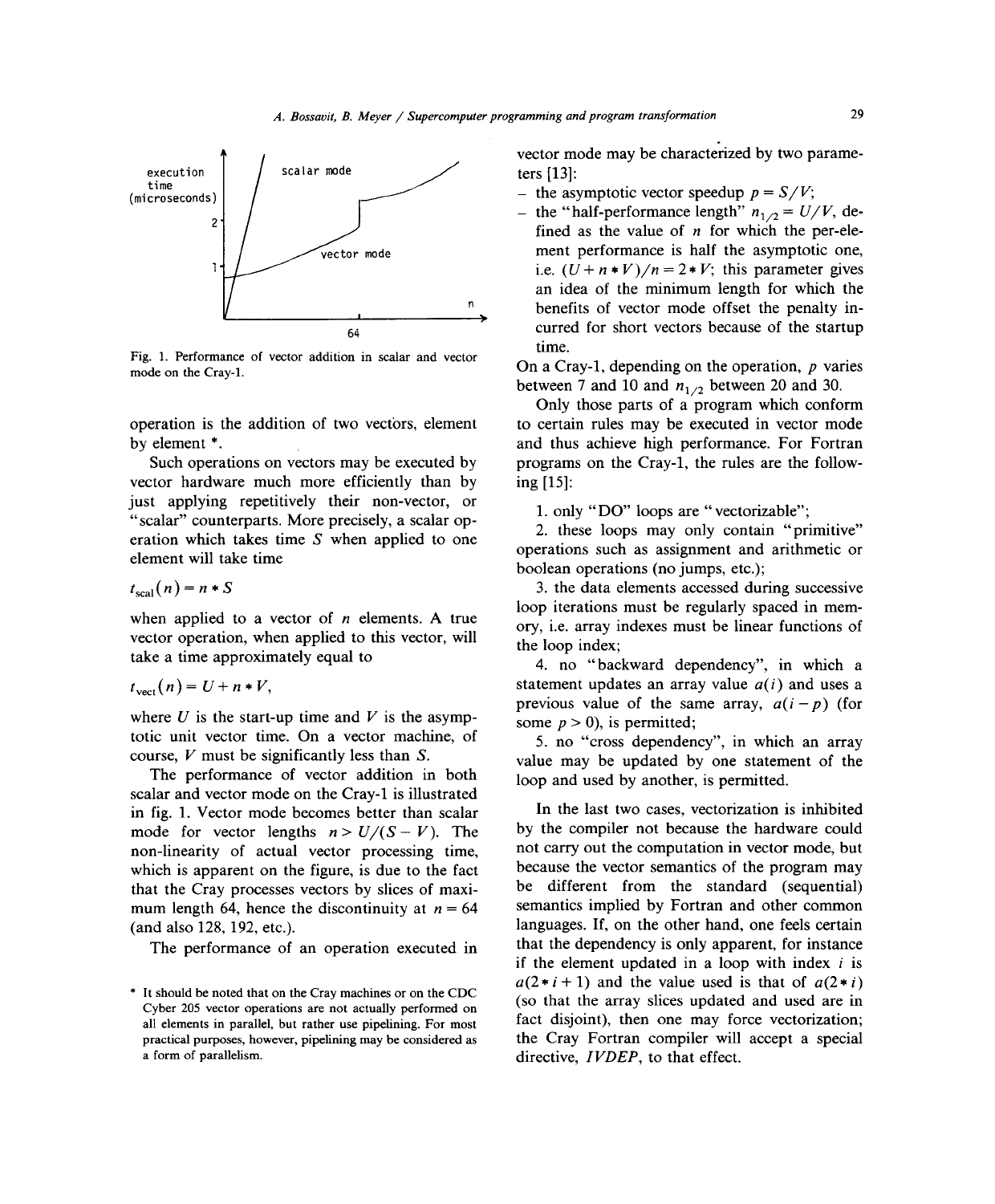total reduction, i.e. (1) above, clearly implies re-<br>peated backward dependencies.

In order to obtain vectorizable versions of this and other algorithms, more perspective is needed the operations in table 1 (except for "length" and on the "vector machine" and the operations it "access to element" which require constant time) may perform. are "extension operations" which can be executed

level what can be vectorized and what cannot, it is equally spaced, so that operations such as "odd preferable to provide a formal model of the ma-<br>part", "even part" and "merge" do not qualify. chine at the appropriate level of abstraction. Here The above list of operations is by no means we consider a vector computer as a virtual ma-<br>exhaustive; more complete lists may be found in chine associated with an abstract data type, type e.g. refs. [6,7]. It should also be noted that for  $V = VECTOR[S]$ , and capable of performing a some applications it may be useful to introduce certain number of operations. operations extracting other "slices" than just the

vector machine, but rather various models adapted suffice, however, for our purposes.

The above rather stringent rules seem to pre-<br>clude the vectorization of many simple algorithms:<br>cation to the problem at hand. Rather than giving clude the vectorization of many simple algorithms; cation to the problem at hand. Rather than giving for example, the formula which we have given for a complete formal description of the abstract data a complete formal description of the abstract data<br>type "vector", we concentrate on some useful perations and their essential properties.<br>On a vector computer such as the Crav-1, all

"access to element" which require constant time) in vector mode. It should be noted, however, that *3.2. An abstract model* some vector computer architectures may be more restrictive: the CDC Cyber 205, for instance, re-Rather than studying at the scalar (e.g. Fortran) quires array elements to be contiguous not just

There is in fact probably no such thing as *the* odd and even parts. The operations given here will

| Operation                                         | Type                             | Notation           | Properties                                                                                     |
|---------------------------------------------------|----------------------------------|--------------------|------------------------------------------------------------------------------------------------|
| zero                                              |                                  |                    | all elements                                                                                   |
| vector                                            | V                                | 0                  | zero                                                                                           |
| length                                            | $V \rightarrow$ Integer          | v                  |                                                                                                |
| access to<br>elements                             | $V \times Integer \rightarrow S$ | $v_i$              |                                                                                                |
| extension<br>of a scalar<br>operation<br>$\oplus$ | $V \times V \rightarrow V$       | $v \oplus w$       | let $z = v \oplus w$ :<br>$ z  = min( v ,  w )$ :<br>$z_i = v_i \oplus w_i$<br>$(i \in 1   z)$ |
| shift                                             | $V \rightarrow V$                | $\tau\upsilon$     | $ \tau v  =  v  + 1;$<br>$(\tau v)_i =$<br>$v_i - 1$ for $i > 1$ ,<br>0 for $i = 1$            |
| odd part                                          | $V \rightarrow V$                | Ov                 | $Ov_i = v_{2i-1}$                                                                              |
| even part                                         | $V \rightarrow V$                | Ev                 | $Ev_i = v_{2i}$                                                                                |
| merge into<br>odd and<br>even parts               | $V \times V \rightarrow V$       | alternate $(v, w)$ | let $z =$<br>alternate $(v, w)$ :<br>$Oz = v$ ; $Ez = w$                                       |

Table 1 Operations and their properties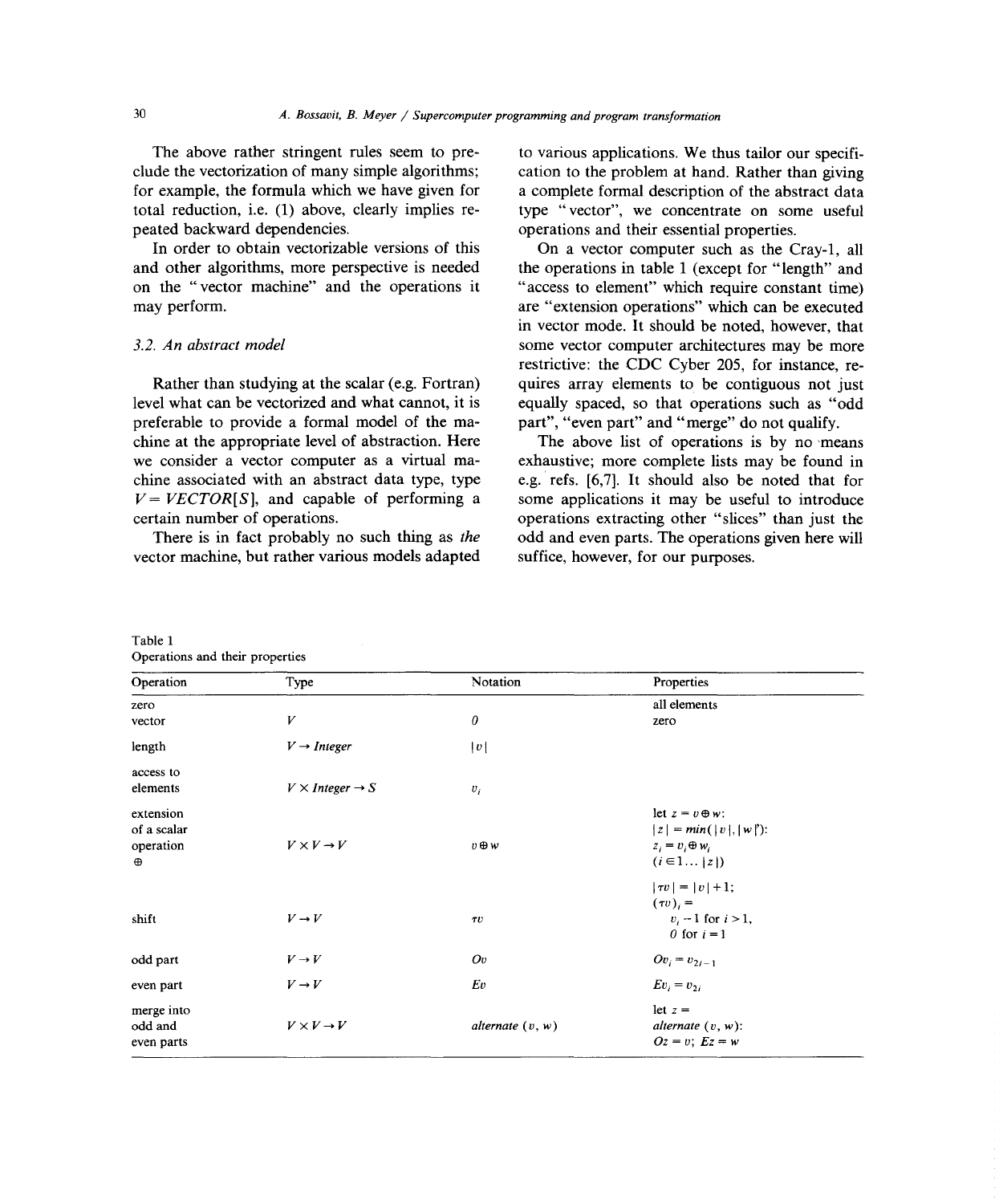ations which are particularly interesting are the **duction:**<br>following (for any vectors  $v, w \in V$ ): - for ve

$$
E\tau v = Ov, \tag{i}
$$

$$
O\tau v = \tau Ev, \tag{ii}
$$

 $O(v \oplus w) = Ov \oplus Ow,$  (iii) (3) then yields *Ex*;

$$
E(v \oplus w) = Ev \oplus Ew, \qquad \text{(iv)}
$$

 $\tau(v \oplus w) = \tau v \oplus \tau w.$  (v)

# **4. Cyclic reduction**

The above properties, expressed at the vector rather than scalar level, provide the key to an The first version of the procedure is a direct efficient solution of the total reduction problem translation of the basic mathematical definition. (1) by a vector algorithm. The idea to be applied We use an Ada-like notation. here is a very fruitful heuristics, using the concept **procedure**  $total\_reduction_1$  of recursion and close to techniques such as of recursion and close to techniques such as (a: **in** *VECTOR; x:* **out** *VECTOR)* **development of several efficient vector** algorithms. **begin**

In the "total reduction" equation  $if |a| \le 1$  **then** 

$$
x = a \oplus \tau x, \tag{1} \qquad \qquad x := a
$$

let us try to reduce the problem size by a factor of  $total\_reduction_1$  ( $Oa \oplus \tau Ea$ , *oddpart*); 2 by applying operators *O* and *E* (odd and even *evenpart*  $:= Ea \oplus \text{oddpart}$ ; parts) to both sides, yielding:

$$
Ox = O(a \oplus \tau x),
$$
 end if  
 
$$
Ex = E(a \oplus \tau x),
$$

i.e. by applying properties (i) to (iv):

$$
Ox = Oa \oplus \tau Ex, \tag{2} \qquad \qquad - \text{ the procedure is recursive};
$$

$$
Ex = Ea \oplus Ox,\tag{3}
$$

The interesting fact here is that by substituting the value of  $Ex$ , as obtained from (3), into (2), and the value of *Ex*, as obtained from (3), into (2), and  $\qquad$  — it uses two parameters, an input *a* and an using the associativity of  $\oplus$  combined with prop-<br>output *x*, whereas in practice one usually preusing the associativity of  $\oplus$  combined with prop-<br>erty (v) above, we obtain a new equality:<br>fers to work on a single vector, which is initially

$$
Ox = (Oa \oplus \tau Ea) \oplus \tau Ox \tag{4}
$$

which is a new instance of the total reduction being saved if necessary).<br>problem, applied to the new vector variable  $Ox$ ,  $a$  We shall get rid of these sources of inefficiency problem. applied to the new vector variable  $Ox$ ,  $a$  We shall get rid of these sources of inefficiency being replaced by  $Oa \oplus rEa$ . This new instance through a stepwise process. To make the successive being replaced by  $Oa \oplus \tau Ea$ . This new instance through a stepwise process. To make the successive uses vectors of approximately half the size of the program transformations clearer, we underline in uses vectors of approximately half the size of the original ones.

We thus have the essential ingredients for an

Among the abstract properties of these oper- efficient recursive algorithm, known as cyclic **re-**

- $-$  for vectors length 0 or 1, the result *x* will be just *a;*
- for larger vectors, we apply the algorithm recursively, using formula  $(4)$ , to obtain  $Ox$ ; formula
- $-$  we obtain x by merging these two vectors *(alternate* operator).

# 5. **Program development**

## 5.1. First procedural version

 $var$  oddpart, *evenpart*: *VECTOR* **else**  $|a| > 1$  $x := alternate(oddpart, even part)$ 

**end procedure** -- *total\_reduction*<sub>1</sub>

The above version is correct but grossly inefficient<br>for several reasons:

- $-$  the procedure is recursive;
- $Ex = Ea \oplus Ox$ ,  $(3)$   $-$  <sup>1t</sup> has local vector variables *(oddpart* and *evenpart*) which must be allocated anew for each recursive instance of the procedure;
- fers to work on a single vector, which is initially the input and will gradually be "transformed"  $Ox = (Oa \oplus \tau Ba) \oplus \tau Ox$  (4) so as to become the output (the initial value

each version the elements which have been changed<br>from the previous version.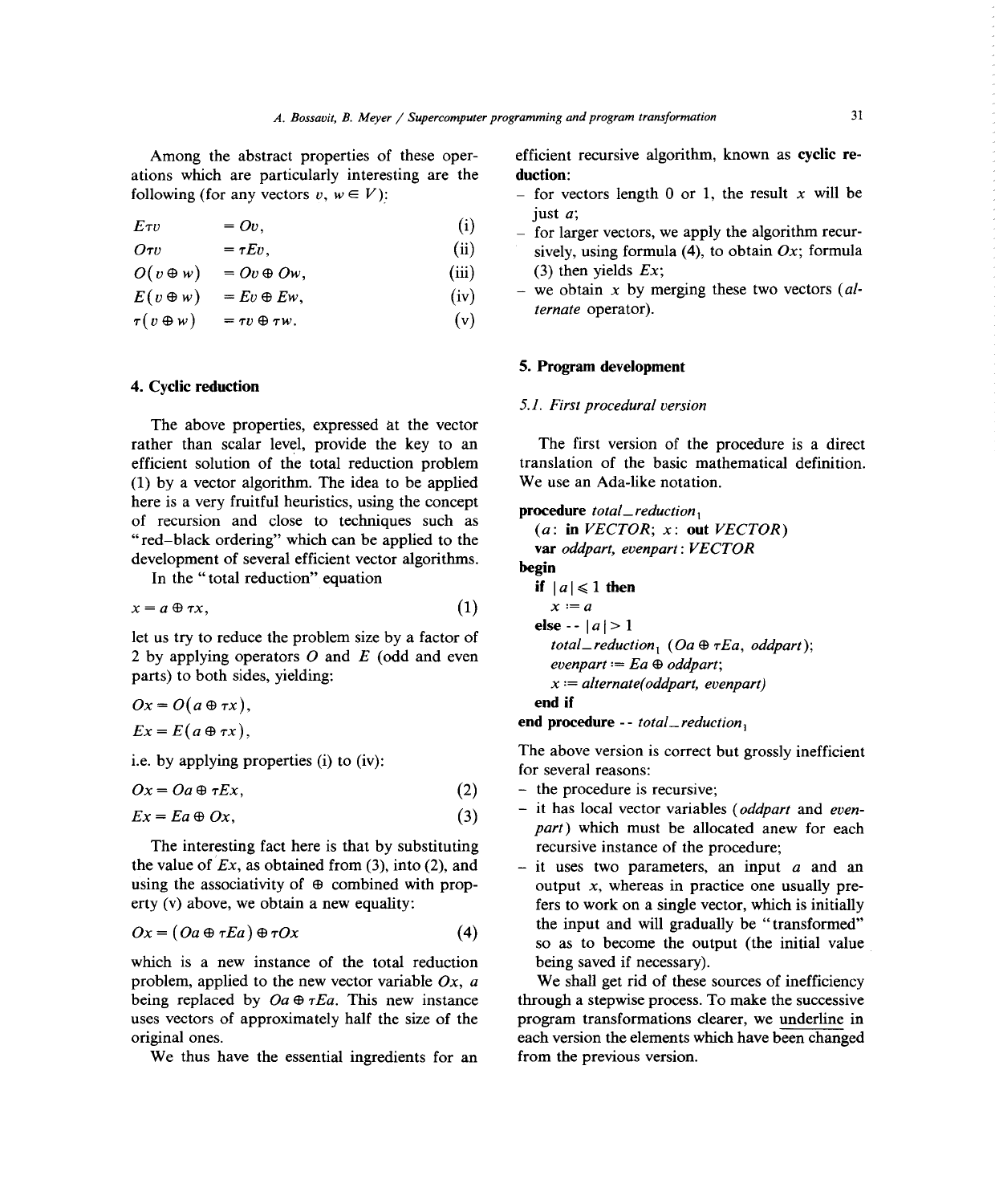one, which gets us a little closer to our aim of should be noted that Hoare's specification of the working on a single object  $(x)$ : we note that it is semantics of recursive procedures [12] specifically harmless to begin the procedure by the assignment excludes this case.  $x: = a$  in all cases, not just when  $|a| \le 1$  (in the The replacement will be correct, however, if for other case, this assignment will be overridden by the time being we assume a copy mechanism for the assignments to the odd and even parts of  $x$ ). parameter passing. In other words we take in to

if  $|a| > 1$  then evenpart  $:=$  *Ea*  $\oplus$  *odapart*;<br>  $x :=$  *alternate*(*oddpart*, *evenpart*) Ada mechanism for in and out parameters.  $x := alternate(oddpart, even part)$ <br>**end if** 

```
end procedure -- total\_reduction<sub>2</sub> (a: x begin
```
The next simplification is to get rid of the local<br>variables *oddpart* and *evenpart* by extending the  $\frac{x}{e}$ notation a little: we now allow assigning vector values directly to the slices Ox and Ex of a vector<br>
x. For example, to change the even part of x to y,<br>
end if  $\frac{d}{dx}$ . For example, to enange the even part of  $x$  to  $y$ , and if we shall just write

 $Ex := y$ 

instead of *5.3. Isolating the recursion*

```
\frac{EX}{1!} Ea \oplus Ox;<br>\frac{EX}{1!} \oplus Ox;
end if<br>end procedure -- total_reduction<sub>3</sub>
procedure total_reduction5
end procedure - - total_reduction3 (a: in VECTOR; x: out VECTOR)
```
The next obvious step towards the goal of work-<br>begin with only one vector variable is to replace all  $x := a$ ; ing with only one vector variable is to replace all  $x := a$ ;<br>occurrences of *a* with *x* after the initial assign-*internal\_part<sub>5</sub>* (*x*) occurrences of *a* with *x* after the initial assign-<br>ment  $x := a$ . We have to be very careful here: in and **procedure** -- *total\_reduction*, ment  $x = a$ . We have to be very careful here: in

5.2. Removing extra variables the procedure resulting from such a transformation, the same vector  $x$  will be used as both an **in** Our first transformation is a straighforward and out actual parameter of the recursive call. It

parameter passing. In other words we take in to **procedure** total\_reduction<sub>2</sub> mean "parameter passed by value", i.e. copied upon each procedure call into a variable local to  $(a:$  in VECTOR; x: out VECTOR) (a:  $\text{in } r \text{ ECLOR}$ ) is the procedure instance; and we take out to mean variable local variable local to mean variable local to mean variable local to  $\text{in } r \text{ ECLOR}$ **var** *oddpart*, *evenpart: vECTOR* " parameter passed by result", i.e. copied back on begin **begin b procedure** return, from the local variable. To avoid  $x := a$ : any confusion resulting from the fact that we are  $\frac{|a|}{|a|}$  if  $\frac{1}{|a|}$  if  $\frac{1}{|a|}$  total reduction, (Oa  $\oplus$  Ea, oddpart);<br>total reduction, (Oa  $\oplus$  Ea, oddpart); *total\_reduction*<sub>2</sub> (Oa  $\sigma$  *Ea*, *odapart*);<br>
this mode of parameter passing is *not* the normal evenpart = Ea  $\oplus$  *oddpart*;

> **endation i i i i i i i i** *i i i i i i i i i i i i i i i i i i i i i i i i i i i i i i* if  $|x| > 1$  then **end procedure** -- *total\_reduction*<sub>4</sub>

### 5.3. Isolating the recursion

 $x :=$  alternate  $(0x, y)$ .<br> **It** is useful now to separate the procedure into<br>
two parts: one which uses the initial vector a and With this new notation, the procedure can be one which does not. To this effect, we transform<br>simplified as follows: the procedure into a set of two mutually recursive **procedure** *total\_reduction*<sub>3</sub> procedures, only the first of which depends on *a*;<br>discussed are selled internal, next, becomes only x *(a:* **in** *VECTOR; x:* **out** *VECTOR)* the second one, called *internal\_part5,* has only *x* **begin** as a parameter, of mode **in** out. Again, this is correct only if we assume a copy mechanism for if  $|a| > 1$  then parameter passing, i.e. an in out parameter is *iotal\_reduction***,**  $(Oa \oplus \tau Ea, Ox)$ **; copied to (at call time) and from (at return time) a** *total\_reduction*<sub>3</sub> (*Oa*  $\oplus$  *TEa*, *Ox*);<br>*T*<sub>n</sub> *T*<sub>n</sub>  $\oplus$  *O*<sub>c</sub>  $\oplus$  *O*<sub>c</sub>  $\oplus$  *O*<sub>c</sub> *O*<sub>c</sub> *O*<sub>c</sub> *O*<sub>c</sub> *O*<sub>c</sub> *O*<sub>c</sub> *O*<sub>c</sub> *O*<sub>c</sub> *O*<sub>c</sub> *O*<sub>c</sub> *O*<sub>c</sub> *O*<sub>c</sub> *O*<sub>c</sub> *O*<sub>c</sub> *O*<sub>c</sub> *O*<sub>c</sub> *O*<sub>c</sub> *O*<sub>c</sub> *O*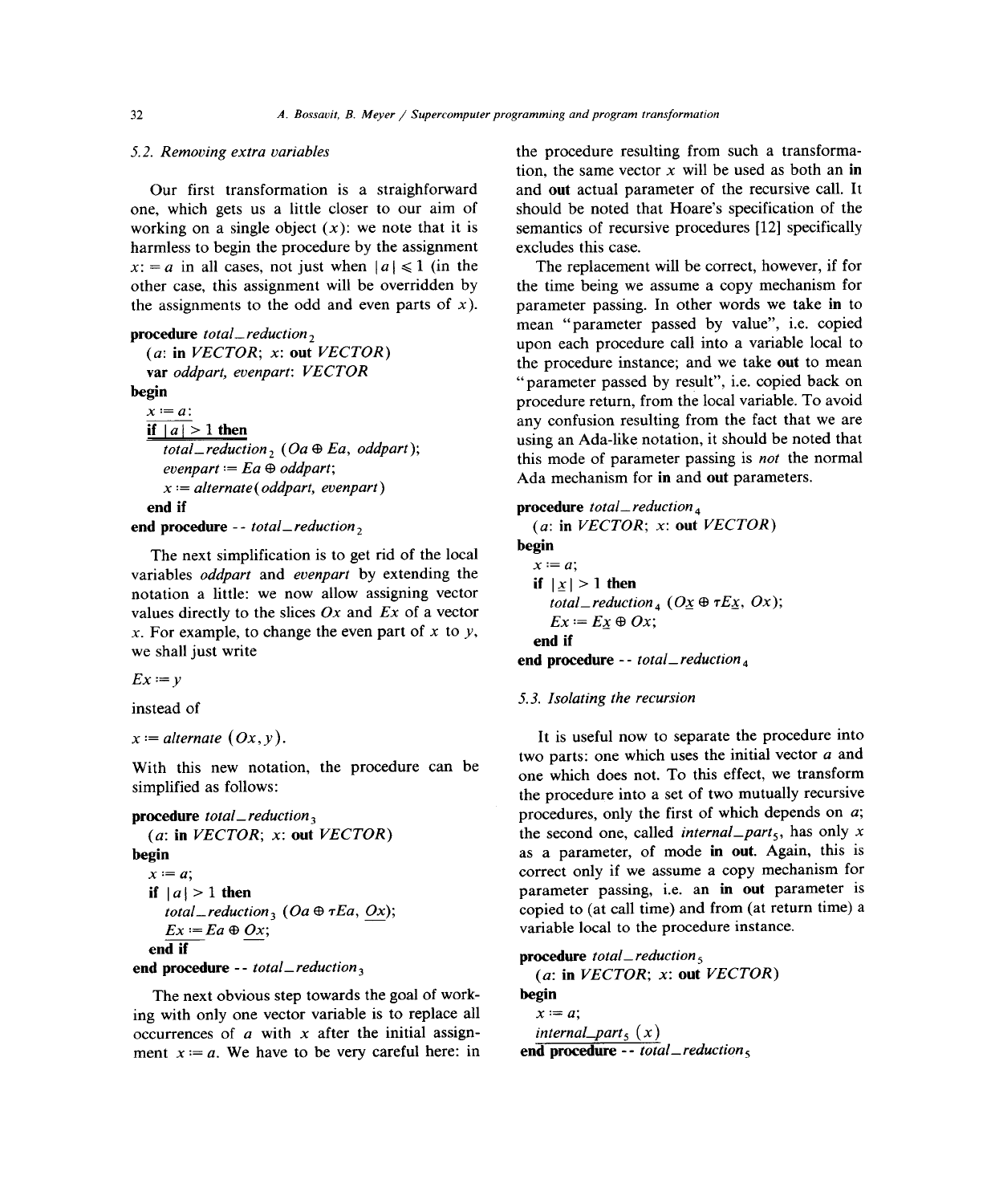the call to *total\_ reduction* in *internal\_part.* The parameter to the second and to call *internal part internal part total\_reduction. total\_reduction.* recursively. By carrying out this expansion, we get **rid** of the mutual recursion introduced in the pre-<br> $\frac{1}{2}$  **procedure** total\_reduction<sub>7</sub> vious step: in the new version, only *internal part* (a: **in** *VECTOR*; *x*: **out** *VECTOR*)<br>will be (directly) recursive; *total reduction* re-<br>**var** *m*: *NATURAL* -- *i.e. non-negative integer*; will be (directly) recursive; *total\_reduction* re-<br>mains useful for initialization only.

**procedure** *total\_reduction6*

(a: in *VECTOR*; *x*: out *VECTOR*) **if**  $k \le m$  then<br> **begin**  $Q^k x := Q^k x \oplus \tau EQ^{k-1} x$ :  $\overline{Q}^* x := \overline{Q}$ *7 internal\_part<sub>6</sub>* (*x*); *internal\_part<sub>6</sub>* (*x*); *E*O<sub>*k*</sub> - *I*<sub>*x*</sub> *i*<sub>*x*</sub> *i*<sub>*x*</sub> *i*<sub>*x*</sub> *i*<sub>*x*</sub> *i*<sub>*x*</sub> *i*<sub>*x*</sub> *i*<sub>*x*</sub> *i*<sub>*x*</sub> *i*<sub>*x*</sub> *i*<sub>*x*</sub> *i*<sub>*x*</sub> *i*<sub>*x*</sub> *i i*<sub>*x*</sub> *i i <i>i*<sub>*x*</sub> *i* **procedure** *internal*<sub>-</sub>*part<sub>6</sub>* (*x*: **in** out *VECTOR*) **begin** 

if 
$$
|x| > 1
$$
 then

\n
$$
\begin{array}{ll}\n\frac{Ox}{x} &= Ox \oplus \tau Ex, \\
\frac{On}{internal\_part_{6}}(Ox); \\
\hline\nEx := Ex \oplus Ox; \\
\end{array}
$$
\nend *procedure - internal\\_part\_{6}*

\nend *procedure - internal\\_part\_{6}*

\nend *procedure - internal\\_part\_{6}*

The remarkable feature of the recursive scheme<br>which we have obtained is that the recursive call  $\begin{cases} i \neq k \\ i \end{cases}$  **if**  $k \leq m$  then **h h h h s i h i c c** *<b>c <b>c c c c t t t c c c c c c c c c c c c c c c c c c c c c c* where the formal parameter was  $x$ . Thus the sequence of actual parameters in successive recursive quence of actual parameters in successive recursive<br>calls, starting with the initial call from *total* recalls, starting with the initial call from *total*<sub>n</sub>.  $\frac{duction}{b}$  where  $U_k$  is the statement

 $x = a, 0x, 0<sup>2</sup>x, ..., 0<sup>m</sup>x$ 

where  $O^{k_x}(k \ge 0)$  is the k<sub>th</sub> iterate of O. The and  $D_k$  is the statement where  $U \times (k \ge 0)$  is the kth iterate of  $U$ . The  $\sim$ 

$$
m=1+\left\lfloor \log(|a|-1)\right\rfloor,
$$

**procedure** internal part<sub>5</sub> (x: **in** out *VECTOR*) (here and in the sequel, logarithms are in base two;<br>for any real number x, |x| denotes the floor of x, **begin** for any real number *x*,  $\lfloor x \rfloor$  denotes the floor of *x*, if  $\lfloor x \rfloor > 1$  then i.e. the greatest integer *n* such that  $n \le x$ ).

*i* **total**  $\angle$  *reduction*  $\leq$  (Ox  $\oplus$   $\tau Ex$ , Ox); This remark suggests a new version in which the *total\_reduction<sub>5</sub>* (*Ox*  $\oplus$  *rEx*, *Ox*); This remark suggests a new version in which the  $E x := E x \oplus Ox;$  explicit parameter to the recursive part is not *x* **end if** itself any more, but *k*, the number of times oper-<br>denoted by a set of the channel of course all instances of **end procedure** -- *internal part<sub>5</sub>* ator *0* must be iterated. Of course all instances of a procedure research in the spanning magnetic must be able to work on We can now isolate the recursion by expanding<br>call to *total\_reduction* in *internal\_part*. The  $\frac{1}{x}$ ; thus, we make *x* a variable global to the recur $internal$  part local to the non-recursive procedure.

```
procedure internal_part<sub>7</sub> (k: in NATURAL)
                                                                    -- local to total_reduction<sub>7</sub>
                                                                 begin<br>if k \leq m then
                                                                   internal part<sub>7</sub> (k + 1);
                                                                end if<br>end procedure -- internal _part<sub>7</sub>
begin \text{-} total\_reduction_7<br>x \geq 1 then x \equiv a;
                                                                 m := 1 + |\log(|a| - 1)|;internal\_part_7 (1): -- initial parameter is one
                                                              \frac{1}{2} end procedure -- total_reduction<sub>7</sub>
```
### 5.5. Removing the recursion *5.5. Removing the recursion*

*5.4. Introducing an integer parameter* These procedures can be further simplified. The body of procedure *internal*  $part<sub>7</sub>$  is of the form

```
D_k<br>end if
```

$$
O^k x := O^k x \oplus \tau \, EO^{k-1} x
$$

$$
EO^{k-1} x := EO^{k-1} x \oplus O^k x.
$$

Thus, the execution of the successive recursive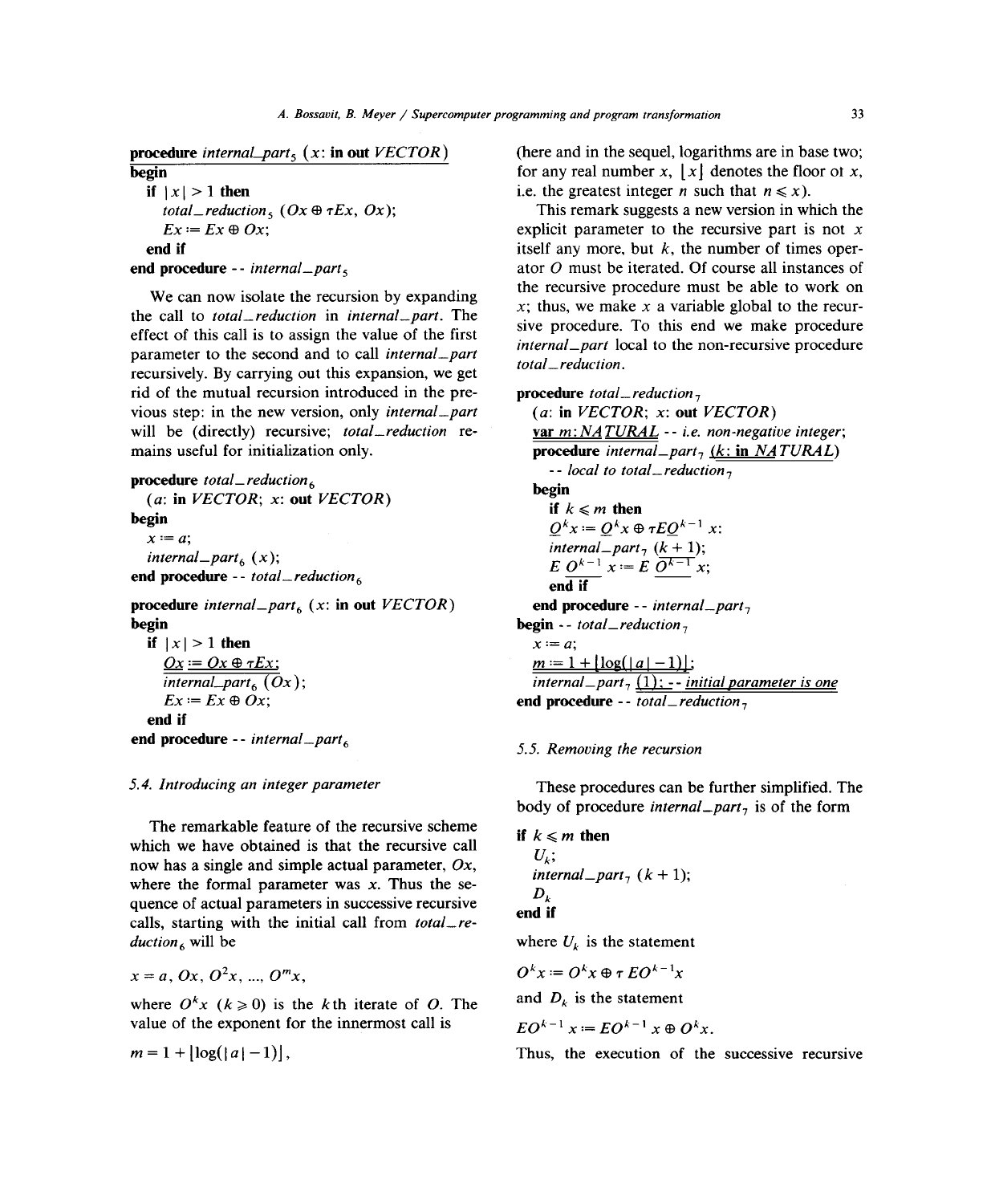

Fig. 2. Procedure *iniernal part7.* define

calls amounts to a traversal of the above tree in slice (low, high, step), the order indicated by the dotted line (see fig. 2), i.e. the successive execution of

 $U_1, U_2, \ldots, U_{m-1}, D_m, D_{m-1}, \ldots, D_2, D_1.$ 

where  $m = [1 + \log(|a| - 1)]$ . Note that there is  $low + k * step$ <br>one more instance of  $D_k$  than of  $U_k$  since  $U_m$  is a which fall int one more instance of  $D_k$  than of  $U_k$  since  $U_m$  is a which fall into the range *low.* . *high*. Then  $U_k$  and null statement.

Thus, no recursion is needed after all: the body<br>of procedure *total*  $_{\text{reduction}}$  may be readily repof procedure *total reduction<sub>7</sub>* may be readily rep-<br>forall *i* in clien (1, 1, 2<sup>k</sup> kel  $\frac{1}{2}$  for  $\frac{1}{2}$  **i**  $\frac{1}{2}$  **i**  $\frac{1}{2}$  **i**  $\frac{1}{2}$  **i**  $\frac{1}{2}$  **i**  $\frac{1}{2}$  **i**  $\frac{1}{2}$  **i**  $\frac{1}{2}$  **i**  $\frac{1}{2}$  **i**  $\frac{1}{2}$  **i**  $\frac{1}{2}$  **i**  $\frac{1}{2}$  **i**  $\frac{1}{2}$  **i**  $\frac{1}{2}$  **i**  $\frac{1}{2}$ 

where *up* and *down* are two simple loops:

| $up$ :                     | $top$ :    | $top$ |
|----------------------------|------------|-------|
| $for k := 1$ to $m - 1$ do | $x[i] :=$  |       |
| $U_k$                      | $end$ for; |       |
| $end$                      | $We$ have  |       |

(the mnemonics used for the loops reflect the fact that the index *k* goes up in the first loop and down in the second one).

 $v_{\text{thermal\_port}}(l)$  It is particularly interesting to note that, although the recursion initially seemed quite necessary, it has been completely removed. The above version is truly non-recursive in that it does not seem to contain any hidden recursive feature, for example a stack lurking in the guise of an integer  $U_{2}$  example representing an array of binary values as in some iterative implementations (see e.g. ref. [14]) of the Tower of Hanoi, Quicksort, the Deutsch-

### 6. A scalar vectorizable version

# 6.1. The program

 $\int_{m}^{D_m}$  It is useful to write *U<sub>k</sub>* and *D<sub>k</sub>* in a form which is closer to how they would be expressed in an \_\_\_\_\_\_\_\_\_\_\_\_\_\_\_\_\_\_\_\_\_\_\_ ordinary (scalar) programming language, but still easily amenable to automatic vectorization. We

where low, high and step are integers such that  $low \leq high$  and  $step > 0$ , as the set of all integers of the form

 $D_k$  can be written as follows:

*1x):* **2k,** lal, *2k)* **do**  $x[i] - x[i] \oplus x[i-2]$ up; down **end forall**

where *up* and *down* are two simple loops:  
\n-- *up*:  
\n- *up*:  
\nfor 
$$
k = 1
$$
 to  $m - 1$  do  
\n*U<sub>k</sub>*  
\n+ *up*:  
\n**for all** *i* in *slice*  $(1 + 2^{k-1}, |a|, 2^k)$  do  
\n $x[i] := x[i] \oplus x[i - 2^{k-1}]$   
\n**end for all**

We have used the notation forall...in... to -- down: emphasize the fact that the above are parallel **for**  $k := m$  **downto 1 do** loops: on a vector processor, all the vector oper-*Dk* ations corresponding to an instance of *Uk* or *Dk* **end for**; can be performed simultaneously.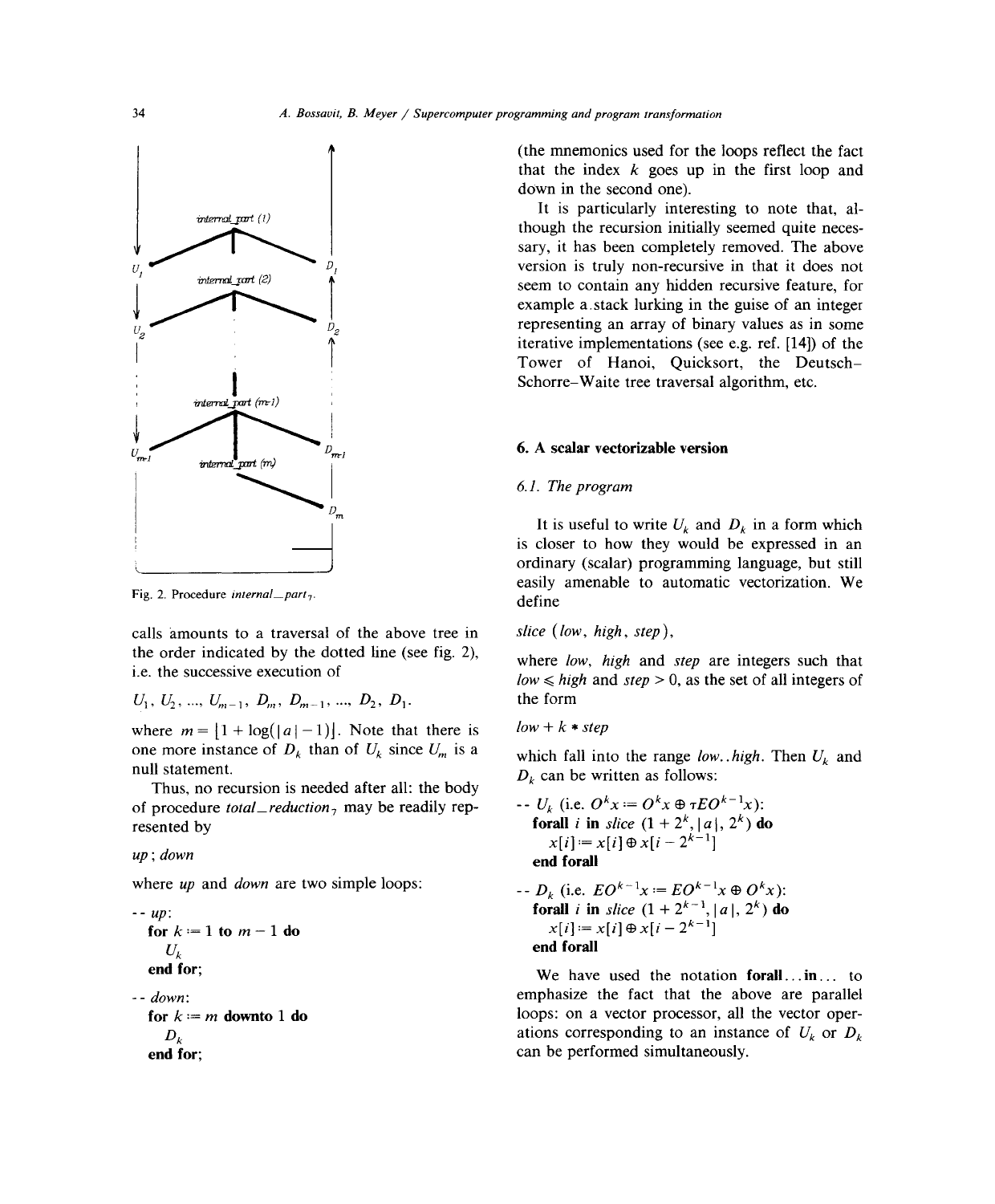Note that the backward dependencies in these *6.2. A timing diagram* loops are only "apparent" in the sense of section 3.1: since both loops are low-level translations of vector operations  $(U_k$  and  $D_k$ , kept as comments ing the operations performed on *x* during an in the above code), the expected interpretation is execution of the procedure. It applies to the case the vector one (which anyway turns out to be  $|a| = 9$ . The elements are represented horizonidentical to the sequential loop semantics in this tally; the vertical axis represents time. Execution case). Thus, if a conservative vectorizer such as the of the operation Cray Fortran Translator inhibits vectorization of  $x[i] := x[i] \oplus x[j]$ these ioops because of the apparent dependencies, the programmer should override the inhibition.  $\alpha$  at time *t* is pictured as fig. 3.

Below is a non-recursive version of *total\_reduc-* The two main ioops ("up" and "down ") appear *tion* which integrates the various improvements clearly on the diagram: the first one is executed in achieved so far. This version would be readily steps <sup>1</sup> to 3, the second one in steps 4 to 7. vectorizable by any simple vectorizer (such as CFT, It is interesting to note that this diagram folbles *step* and *half\_step*, corresponding to  $2^k$  and recursive version (by expanding the call graph),  $2^{k-1}$ , respectively, in lieu of *k*. but the deduction is much more difficult.

```
var step, half_step: NATURAL; parallelism, between steps 4 and 5, tep; NATURAL;
   var step, half_step: NATURAL; \cdot size: NATURAL; \cdot size will stand for |a| The time needed for total reduction of a vector
size: NATURAL; -- size will stand for |a| begin
   forall i in slice (1, size, 1) do t_{\text{CYCL}} = 2 * (r - 1) * U + (2 * (n - 1) - r) * V,
  x[i] = a[i];<br>end forall;
   end forall; where r = [log( a I )J. This time should be corn-
  step := 2; half\_step := 1;
       - This corresponds to k := 1while step < size do -- U_kforall i in slice (1 + step, size, step) do
    x[i] := x[i] \oplus x[i - \text{half\_step}]Fig. 3. end forall;<br>end forall;
     half\_step := step; step := 2 * stepend while;
     - - here { 1 ~ half_step size step = _________________
  -2 * half\_step}<br>while step > 1 do - D_kfor all i in \mathbf{F} is \mathbf{F} in \mathbf{F} in \mathbf{F} in \mathbf{F} is \mathbf{F} and \mathbf{F} is the step step step.
   stice (1 + i)x[i] := x[i] \oplus x[i - \text{half\_step}]<br>end forall:
     step := half\_step; half\_step := half\_step / 2endstepwhile := half_step; half_step := half_step/2 = 6 ~ ______________________
end procedure -- total_reduction<sub>8</sub> = <i>1 = 7<sup>2</sup>
```
The diagram in fig. 4 may be helpful in visualiz-

The Cray Fortran Translator, on the Cray-1). A lows directly from the non-recursive version of the further simplification is obtained by using varia-<br>procedure; it can also be deduced from the initial

**Procedure** *total\_reduction*<sub>8</sub><br>(*a*: **in** *VECTOR*; *x*: **out** *VECTOR*) **parallelism**, between steps 4 and 5, that our devel-

**begin a** using cyclic reduction on the Cray is approximately **contract on the Cray is approximately**  $\frac{1}{2}$ mately

$$
t_{\text{CYCL}} = 2 * (r-1) * U + (2 * (n-1) - r) * V,
$$







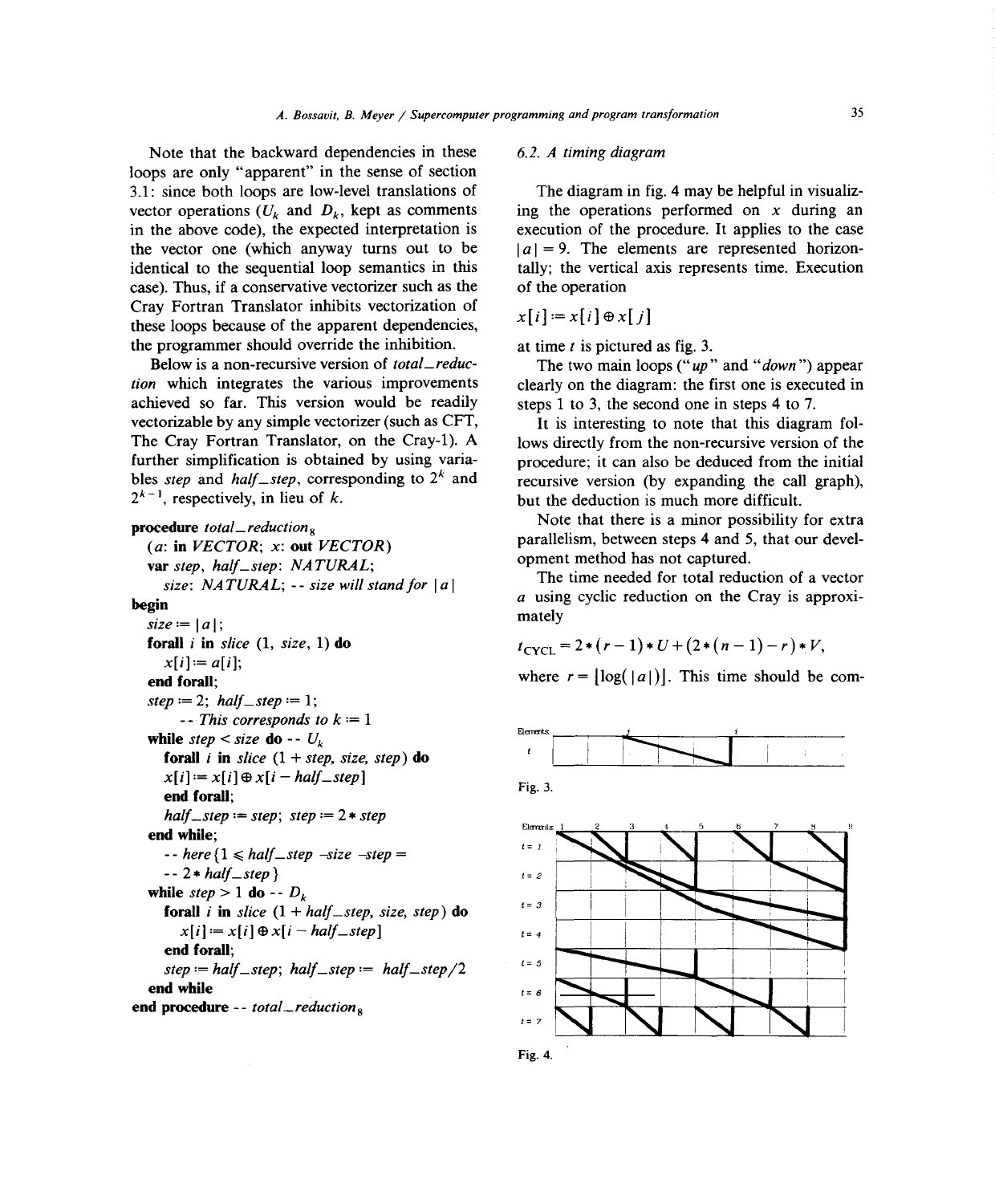gorithm (constants  $U$ ,  $V$  and  $S$  were introduced in "vectorize at any section 3.1). For the Cray, the cutoff point at Fortran's *IVDEP*. section 3.1). For the Cray, the cutoff point at which cyclic reduction becomes more efficient is The fact that vector programmers should still approximately  $|a| = 40$ . resort to such low-level and error-prone techniques

The following points are worth nothing:

 $-$  the generic mechanism of Ada provides a way to write the package so that it can be applied to On the other hand, a language such as Actus various cases; the same generic package can have [16], explicitly designed for use on vector commany instances depending on what the type puters, readily allows for non-contiguous slices, S*CALAR* and the **"+"** operation, which corre- but lacks the generic facility of Ada. sponds to the operation written  $\oplus$  above, are chosen to be: for instance the type *INTEGER* and generic integer addition, a matrix type and matrix multi-<br>type SCALAR is private; plication, etc. with function **"+"** (X, Y: SCALAR)

- The Ada generic mechanism is flexible but return SCALAR is  $\langle \rangle$ ; strictly syntactical: the language provides no way package CYCLIC\_REDUCTION is to specify that the actual generic parameters must type VECTOR is have predefined semantic properties, for instance  $\frac{array}{(NATURAL \cdot range \langle)}$  of SCALAR; that **"+"** must be associative. A language such as function TOTAL\_ REDUCTION (a: VEC-LPG (Language for Generic Programming [4]) TOR) makes it possible to impose such conditions on return VECTOR; generic parameters. **private** 

- Procedure *ADD\_TO\_VECTOR* is the one type SLICE is which performs the vector operations (correspond- record low, high, step: NATURAL end; ing to  $U_k$  and  $D_k$  as defined above). These oper- end CYCLIC\_REDUCTION; ations must be expressed in scalar form, using loops (for...in...loop...end loop). Thus, on a package body CYCLIC\_REDUCTION is vector computer an Ada program such as this one **procedure ADD\_TO\_VECTOR** will require the intervention of a vectorizer, similar (x: in out VECTOR; to those which exist for Fortran (e.g. CFT on the s: in SLICE; Cray-i), in order to take advantage of the vector offset: **in NATURAL)** computation facilities of the hardware.  $x(s) = x(s) + x(s - \text{offset})$ 

- The loop in procedure  $ADD\_TO\_ VECTOR$  is seems to involve a backwards dependency. How- bottom: **constant** NATURAL  $:=$  s.low; ever, this is only an apparent dependency, as de-<br>top: **constant NATURAL**  $:=$  s.high; fined in section 3.1, since the loop updates *s* and stride: constant NATURAL  $:=$  s.step; uses  $s - \text{offset}$ , but these two slices are disjoint last: constant NATURAL  $:=$ whenever *offset*  $\neq$  *s.step*, which is the case for the (top - bottom)/stride; two calls to  $ADD\_TO\_VECTOR$  in the package. begin This implies, however, that a vectorizing Ada com- **for i in** 0..last **do** 

pared to  $t_{\text{SCAL}} = (n-1)*S$  for the trivial al-<br>piler would still have to provide some kind of<br>gorithm (constants U, V and S were introduced in "vectorize at any risk" directive similar to Crav

in Ada is all the more disappointing that Ada comes close to providing adequate notations for true vector programming: it has vector operations 7. An Ada version such as vector assignment (used below in the initializing statement  $x = a$  of function Below is an implementation of the algorithm as  $TOTAL$  *REDUCTION*) and the notion of slice; however, an Ada slice must be a contiguous subarray, whereas the slices which we need here are not contiguous, which is why we must use loops.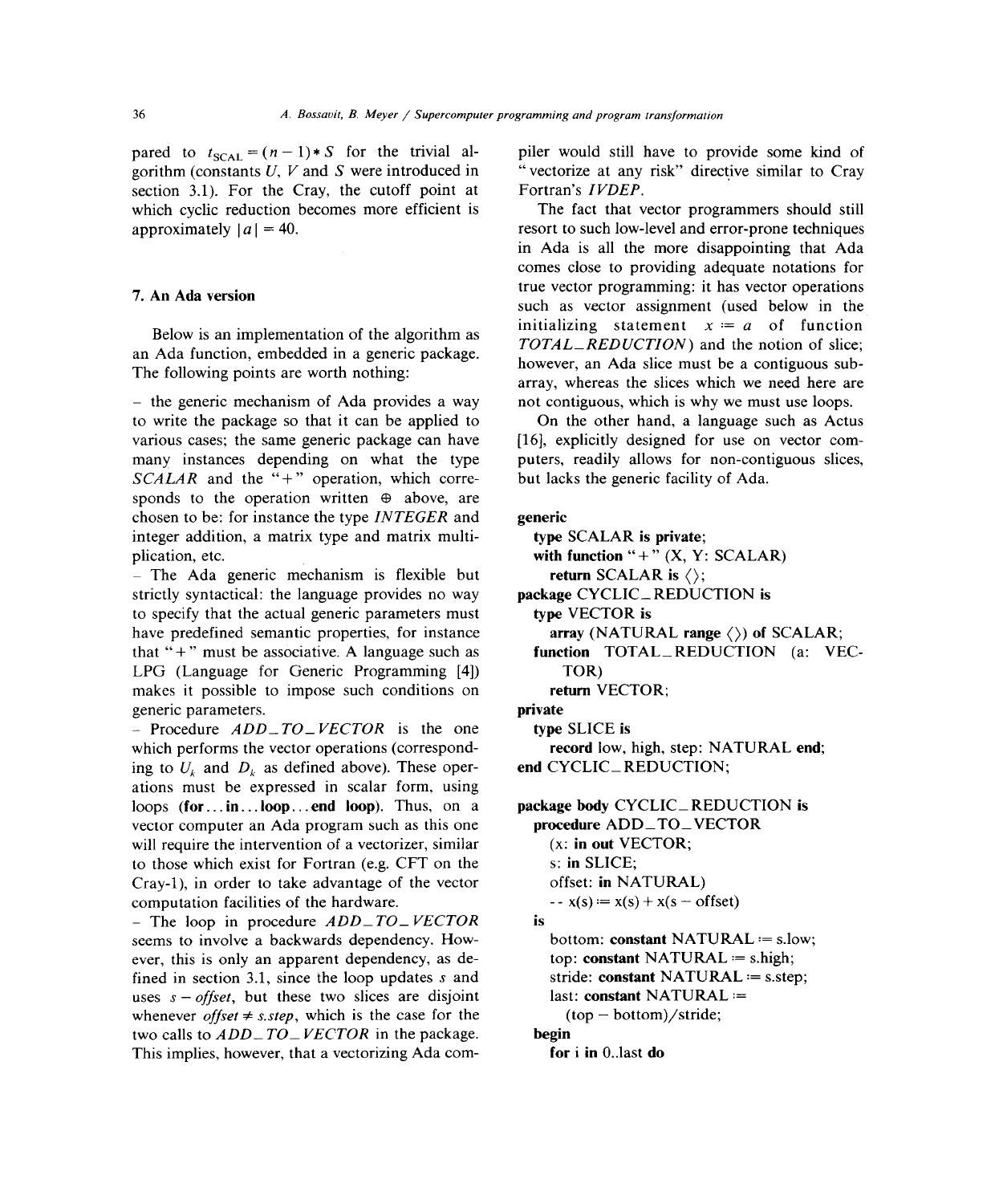```
size: constant NATURAL := initial - final + 1; In any case, we feel that the development pre-
     while step < size loop tion may be one of them.
       ADD_TO_VECTOR (x,
         (initial + step, final, step),
         half_ step); Acknowledgement
       half \_\ step := step; step := 2 \ast step;
     end loop UP; we are grateful to Alan Wilson for the useful
       \leftarrow step = 2 * half _ step }
   DOWN:
     while step > 1 loop References
       ADD_TO VECTOR (x,
         (i\nu) (initial + half step, final, step), [1] J. Arsac, Commun. ACM 22 (1979) 43.
       step := half step;<br>\text{Inter. Conf. on Software Engineering (1976) p. 223.}end CYCLIC_REDUCTION;
```
vocated by several authors (e.g. refs.  $[1,2,9,3,8]$ ) whereas other researchers in software design meth- 1983). odology prefer a more direct approach to the [7] A. Bossavit, in: Proc. Conf. on The Use of Supercomsynthesis of programs from specifications [10,11]. puters in Theoretical Science, Antwerpen, Belgium (30<br>Although we do not wish to enter this debate here  $J_{\text{uly}-1}$  August 1984). Although we do not wish to enter this debate here,<br>
[8] J.M. Boyle and M.N. Muralidharan, IEEE Trans. on the derivations obtained in this paper may bring Software Eng. SE-10 (1984) 574. some interesting elements. [9] J. Darlington and R.M. Burstall, Acta Informatica (1976)

Even though the sequence of transformations 41.

 $x(bottom + i* stride) :=$  needed to produce the final program may seem  $x(bottom + i* stride)$  overly long and complex, we do not know of any + x(bottom + i \* stride **—** offset) other rigorous way to derive that program. We **end for;** would be interested to learn of a more direct **end** ADD<sub>-TO-</sub>VECTOR; argument, if there is one.

On the other hand, it is not clear to us whether **function** TOTAL\_REDUCTION (a: VECTOR) any of the existing program transformations sys**return** VECTOR **is tems** (where the term "system" is taken to denote **initial: constant** NATURAL *:=* a' FIRST; coherent sets of tools and/or methods) may in**final: constant** NATURAL *:=* a' LAST; deed support the transformations described here.

x: VECTOR *:*= a; sented here is another example of the need for step:  $NATURAL := 2$ ; applying systematic techniques to the design of half\_step: NATURAL *:=* 1; vector programs. Effective supercomputer pro**begin** begin gramming requires a wide range of modern soft-UP: ware engineering techniques; program transforma-

 $\text{-}$  here  $\{1 \leq \text{half\_step} < \text{size} \leq \text{components} \text{ the made as a reference for this paper.}$ 

- 
- half\_step); [2] R. Balzer, N. Goldman and D. Wile, in: Proc. Second
- **p** : **p** = **p** = **p** = **p** = **p** = **p** = **p** = **p** = **p** = **p** = **p** = **p** = **p** = **p** = **p** = **p** = **p** = **p** = **p** = **p** = **p** = **p** = **p** = **p** = **p** = **p** = **p** = **p** = **p** = **p** = **p** = **p** = **p** = **p** = **p** = **p** = **end loop** DOWN;<br>T. Matzner, B. Möller, F. Nickl, H. Partsch, P. Pepper, K. **return x**; Samelson, M. Wirsing and H. Wössner, The Munich Pro**end TOTAL\_REDUCTION**;<br> **end TOTAL\_REDUCTION**:<br> **eember 1983**).<br> **eember 1983**).
	- [4] D. Bert, Rapport R-408, IFIAG, IMAG Institute (Grenoble University). Grenoble (December 1983).
- [5] A. Bossavit and B. Meyer, in: Algorithmic Languages. eds. 8. Conclusion J. de Bakker and R.P. van Vliet (North-Holland, Amsterdam, 1981) p. 99.
	- Transformational programming has been ad-<br>
	[6] A. Bossavit, in: Proc. IFIP TC2 WG 2.5 (Numerical<br>
	Software) Working Conf. on PDE Software: Modules, Interfaces and Systems, Soderkoping, Sweden (August
		-
		-
		-